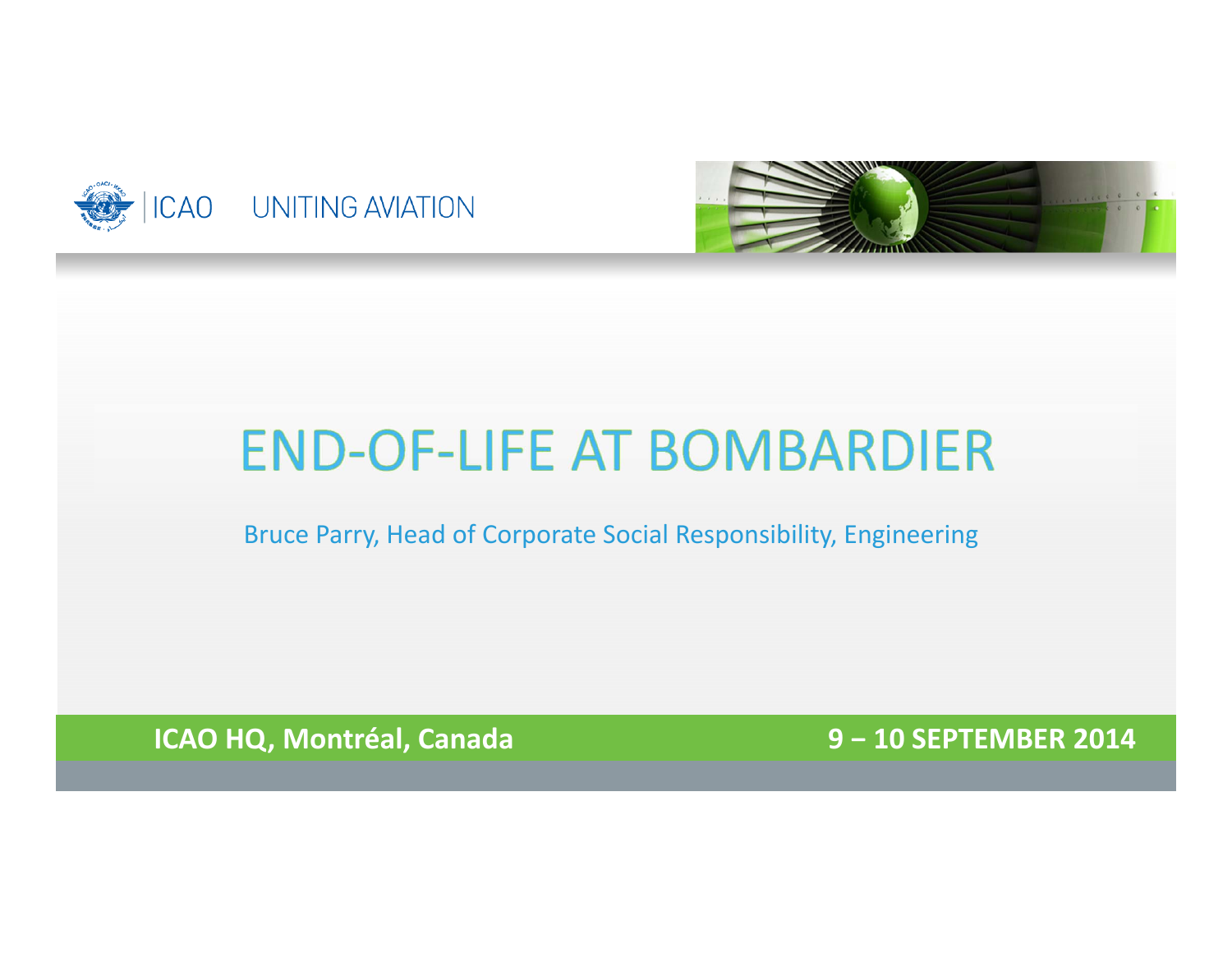



#### FORWARD‐LOOKING STATEMENTS

This presentation includes forward-looking statements, which may involve, but are not limited to: statements with respect to our objectives, guidance, targets, goals, priorities, markets and strategies, financial position, beliefs, prospects, plans, expectations, anticipations, estimates and intentions; general economic and business outlook, prospects and trends of an industry; expected arowth in demand for products and services; product development, including projected design, characteristics, capacity or performance; expected or scheduled entry into service of products and services, orders, deliveries, testing, lead times, certifications and project execution in general; our competitive position; and the expected impact of the legislative and requlatory environment and legal proceedings on our business and operations. Forward-looking statements generally can be identified by the use of forward-looking terminology such as "may", "will", "expect", "intend", "anticipate", "plan", "foresee", "believe" , "continue" or "maintain", the negative of these terms, variations of them or similar terminology. By their nature, forward-looking statements require us to make assumptions and are subject to important known and unknown risks and uncertainties. which may cause our actual results in future periods to differ materially from forecasted results. While we consider our assumptions to be reasonable and appropriate based on information currently available, there is a risk that they may not be accurate. For additional information with respect to the assumptions underlying the forward-looking statements made in this presentation, refer to the respective Guidance and forward-looking statements sections in Overview, Bombardier Aerospace and Bombardier Transportation sections in the Management's Discussion and Analysis ("MD&A") in the Corporation's annual report for the fiscal year ended *December 31, 2011.*

Certain factors that could cause actual results to differ materially from those anticipated in the forward-looking statements include risks associated with general economic conditions, risks associated with our business environment (such as risks associated with the financial condition of the airline industry and major rail operators), operational risks (such as risks related to developing new products and services; doing business with partners; product performance warranty and casualty claim losses; regulatory and legal proceedings; to the environment; dependence on certain customers and suppliers; human resources; fixed-price commitments and production and project execution), financing risks (such as risks related to liquidity and access to capital markets, exposure to credit risk, certain restrictive debt covenants, financing support provided for the benefit of certain customers and reliance on government support) and market risks (such as risks related to foreign currency fluctuations, changing interest rates, decreases in residual value and increases in commodity prices). For more details, see the Risks and uncertainties section in Other. Readers are cautioned that the foregoing list of factors that may affect future growth, results and performance is not exhaustive and undue reliance should not be placed on forward-looking statements. The forward-looking statements set forth herein reflect our expectations as at the date of the Corporation's MD&A and are subject to change after such date. Unless otherwise required by applicable securities laws, we expressly disclaim any intention, and assume no obligation to update or revise any forward-looking statements, whether as a result of new information, future events or otherwise. The forward-looking statements contained in this presentation are expressly qualified by this cautionary statement.

#### *CAUTION REGARDING NON‐GAAP EARNINGS MEASURES*

This presentation is based on reported earnings in accordance with International Financial Reporting Standards ((IFRS) generally accepted accounting principles (GAAP)). It is also based on EBITDA and Free Cash Flow. These non-GAAP measures are directly derived from the Consolidated Financial Statements, but do not have a standardized meaning prescribed by IFRS; therefore, others using these terms may calculate them differently. Management believes that a significant number of the users of its MD&A analyze the Corporation's results based on these performance measures and that this presentation is consistent with industry *practice.*

*All amounts are expressed in U.S. dollars unless otherwise indicated.*

2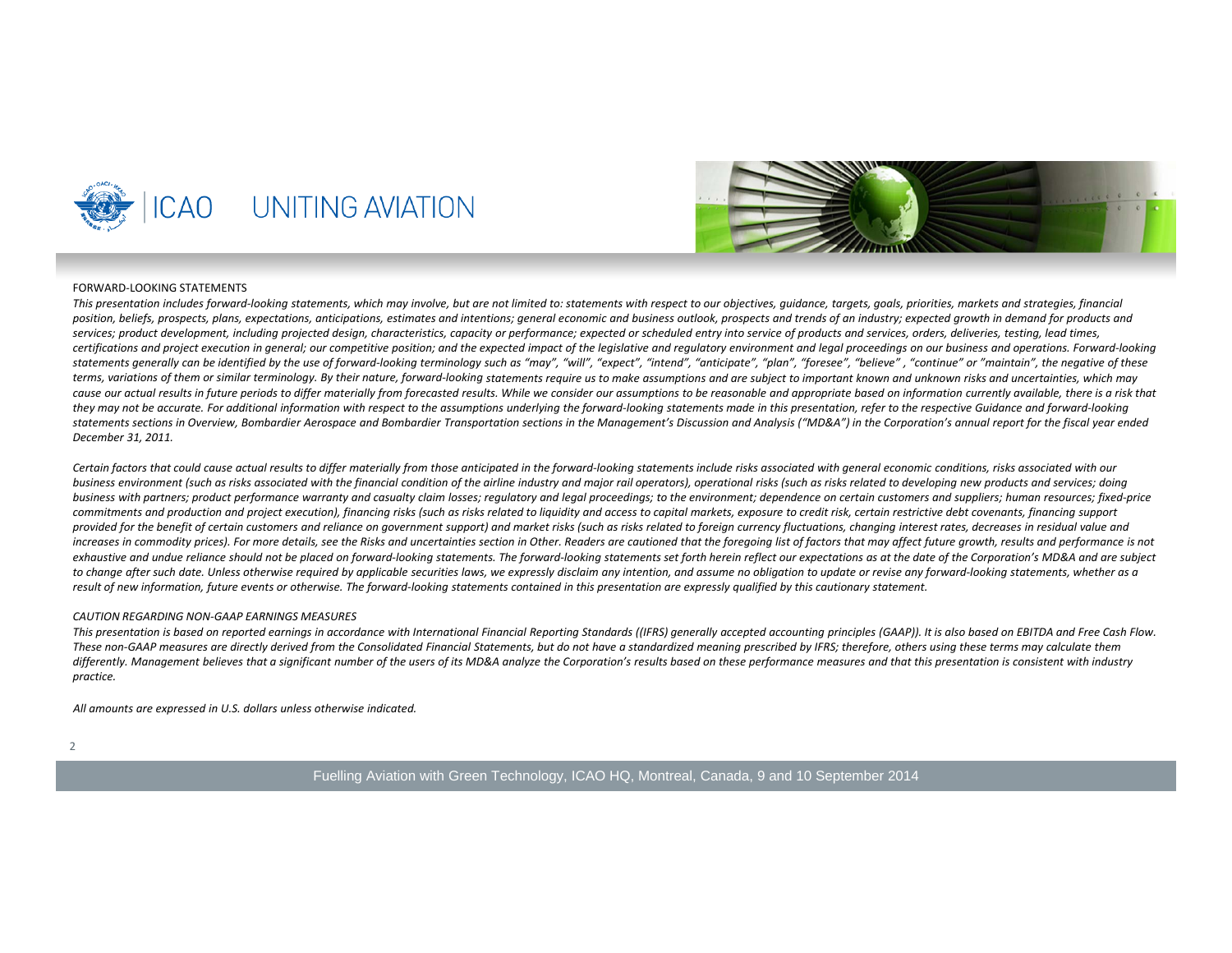



## THE NEED FOR AIRCRAFT RETIREMENT

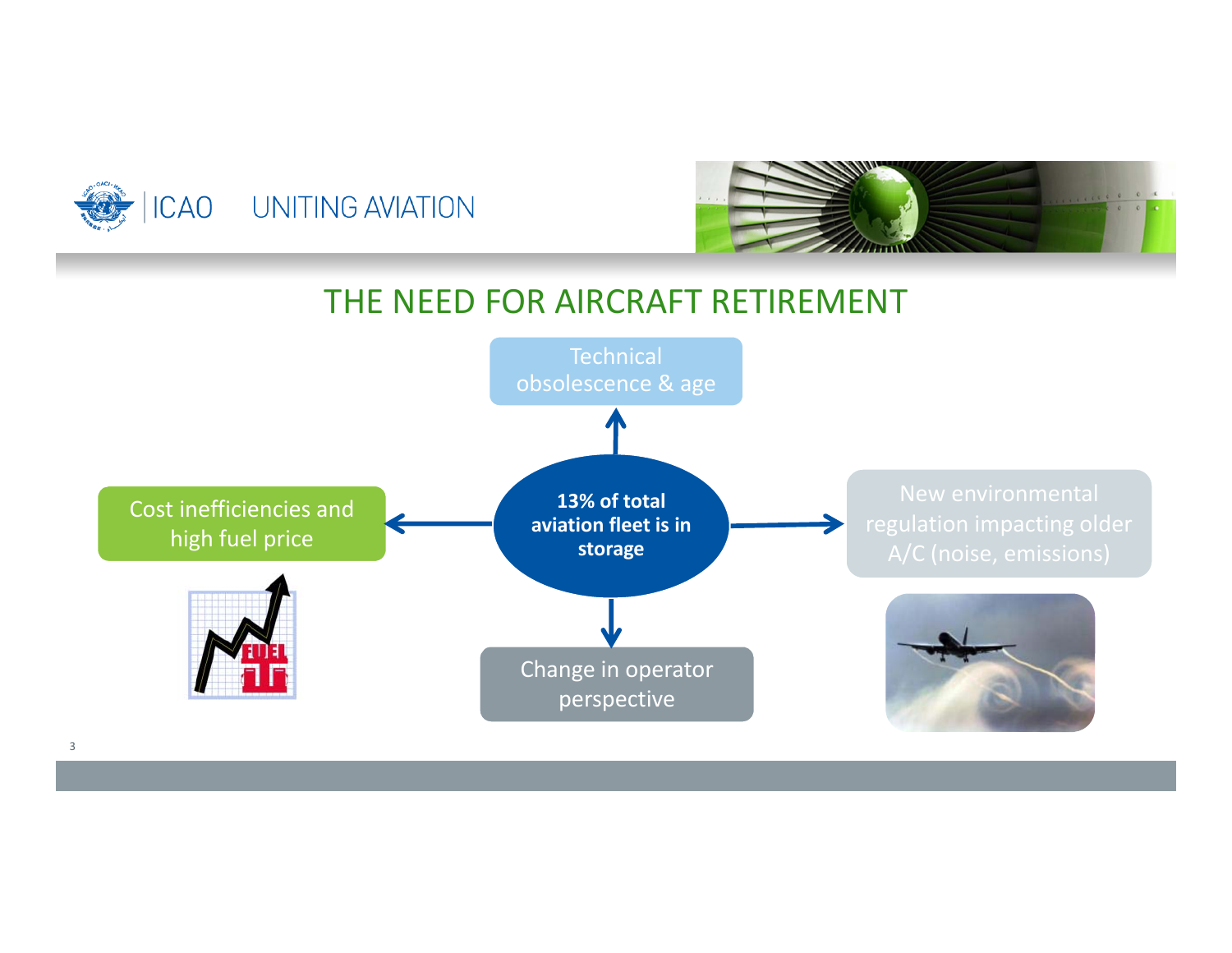

4



#### WHAT BOMBARDIER WANTS TO ACHIEVE ? TOWARDS 100% RECOVERABILITY OF RETIRED AIRCRAFT

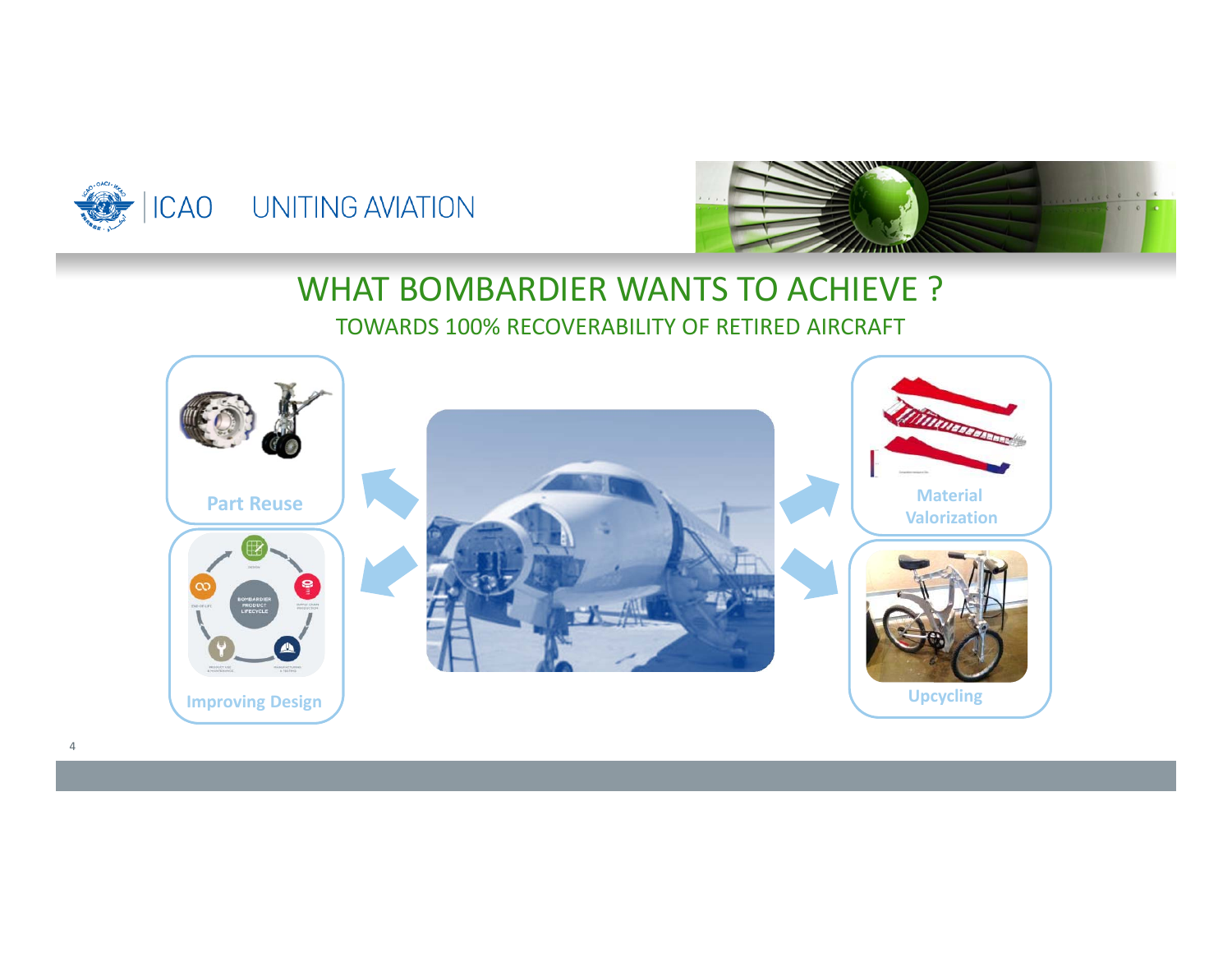



# REUSE OF PARTS



- Partnership with an external partner to "part‐out" reusable and valuable parts from the aircraft
- Strictly controls distribution of re‐used parts
- $\bullet$  Verified as <sup>a</sup> recognised process through AFRA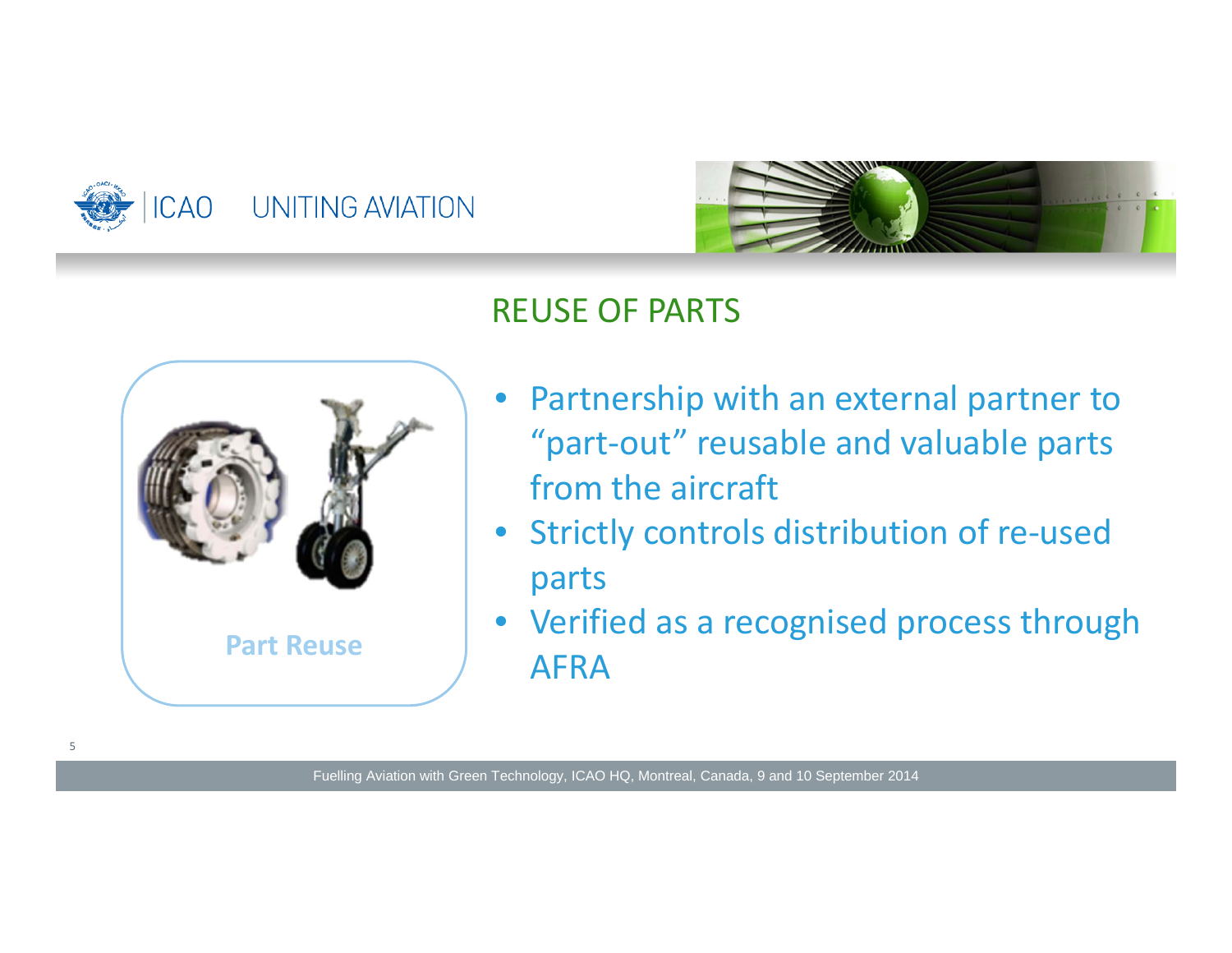



# ADDING VALUE TO RECYCLED MATERIALS



- •**•** Better materials separation to increase value of aluminum
- •Dealing with "novel" materials
- $\bullet$  Determining economic value of doing this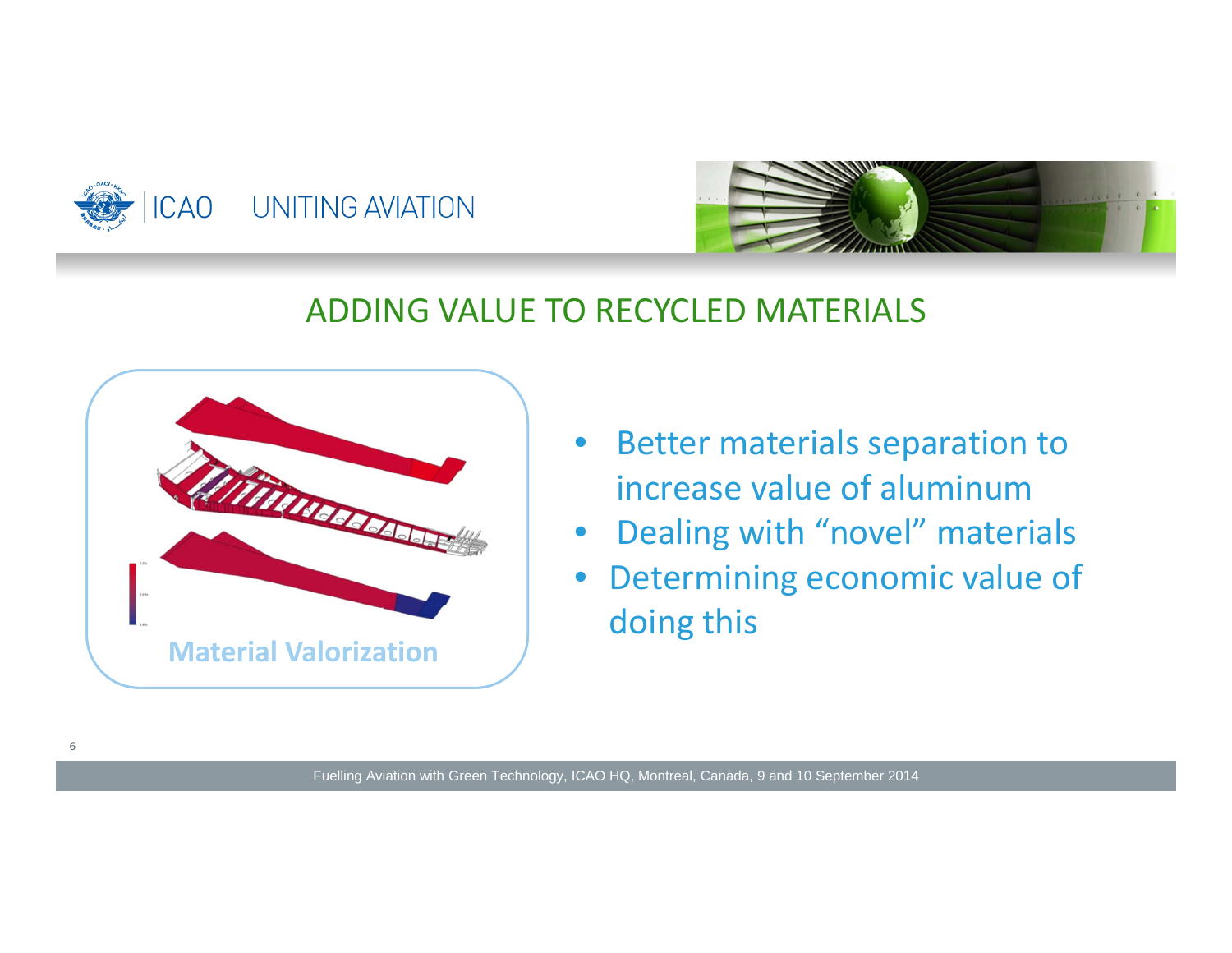



 $\boxplus'$ 

**DESIGN** 

**BOMBARDIER PRODUCT** 

**LIFECYCLE** 

လ

END-OF-LIFE

W

PRODUCT USE & MAINTENANCE **O** 

SUPPLY CHAIN

**PRODUCTION** 

MANUFACTURING

& TESTING

# TOWARDS DESIGN FOR END‐OF‐LIFE

Apply lessons learned to be incorporated into future design (e.g. reduced complexity, reduced material mixing)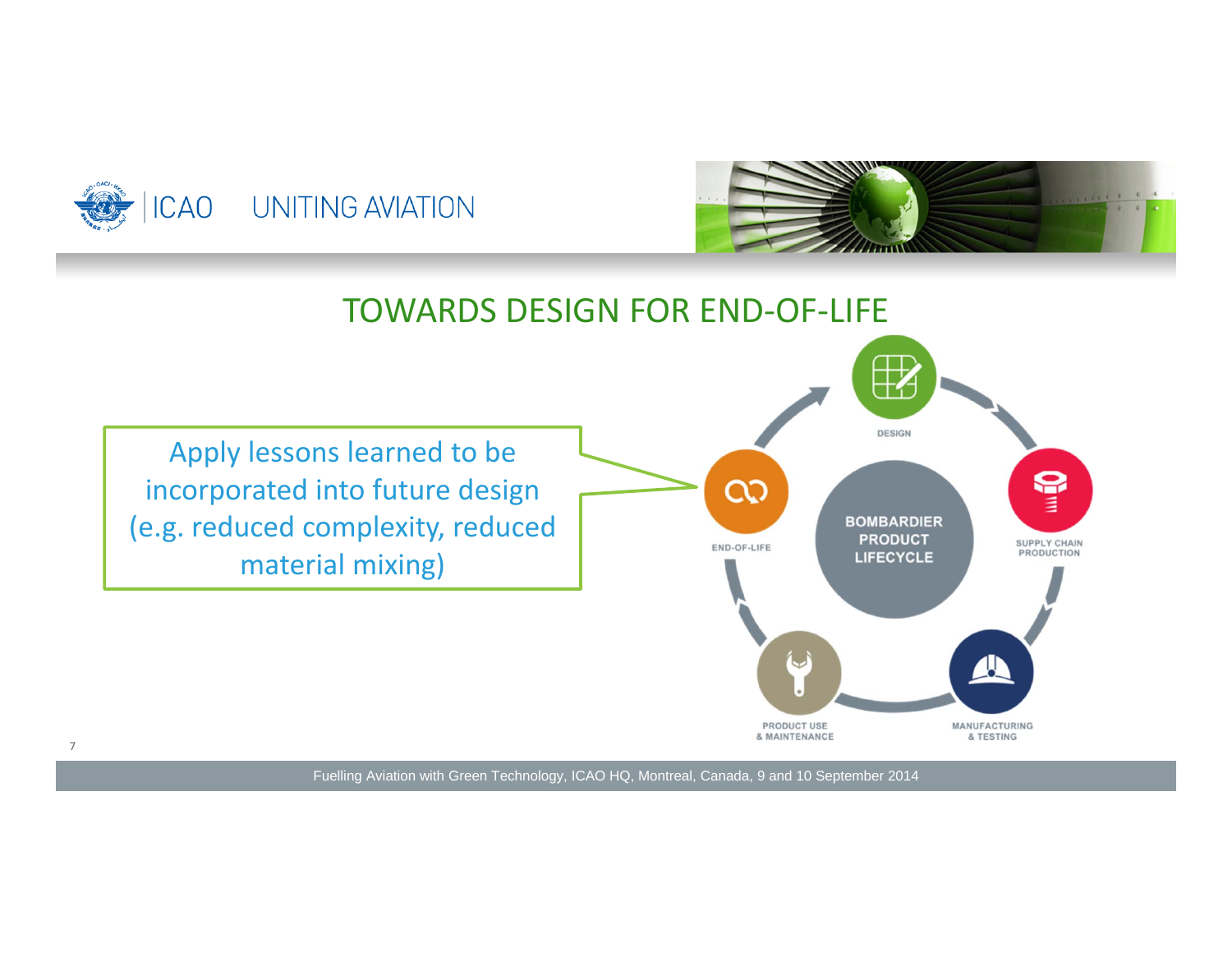



### REIMAGINING AIRCRAFT INTERIORS INTO USABLE PRODUCTS



**From seats to fashion jackets** 8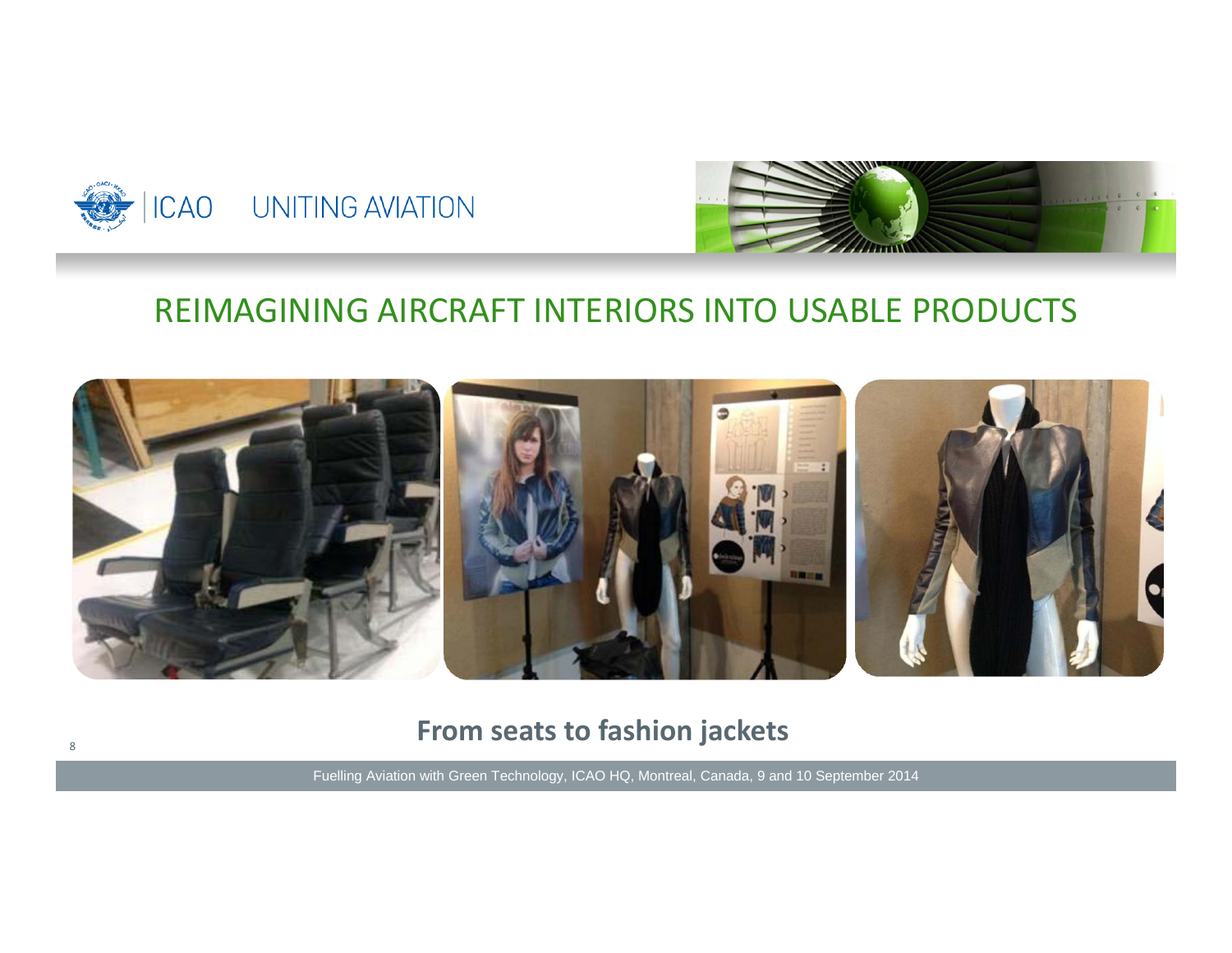



## REIMAGINING AIRCRAFT INTERIORS INTO USABLE PRODUCTS





#### **From seats to Bicycle (Velair)**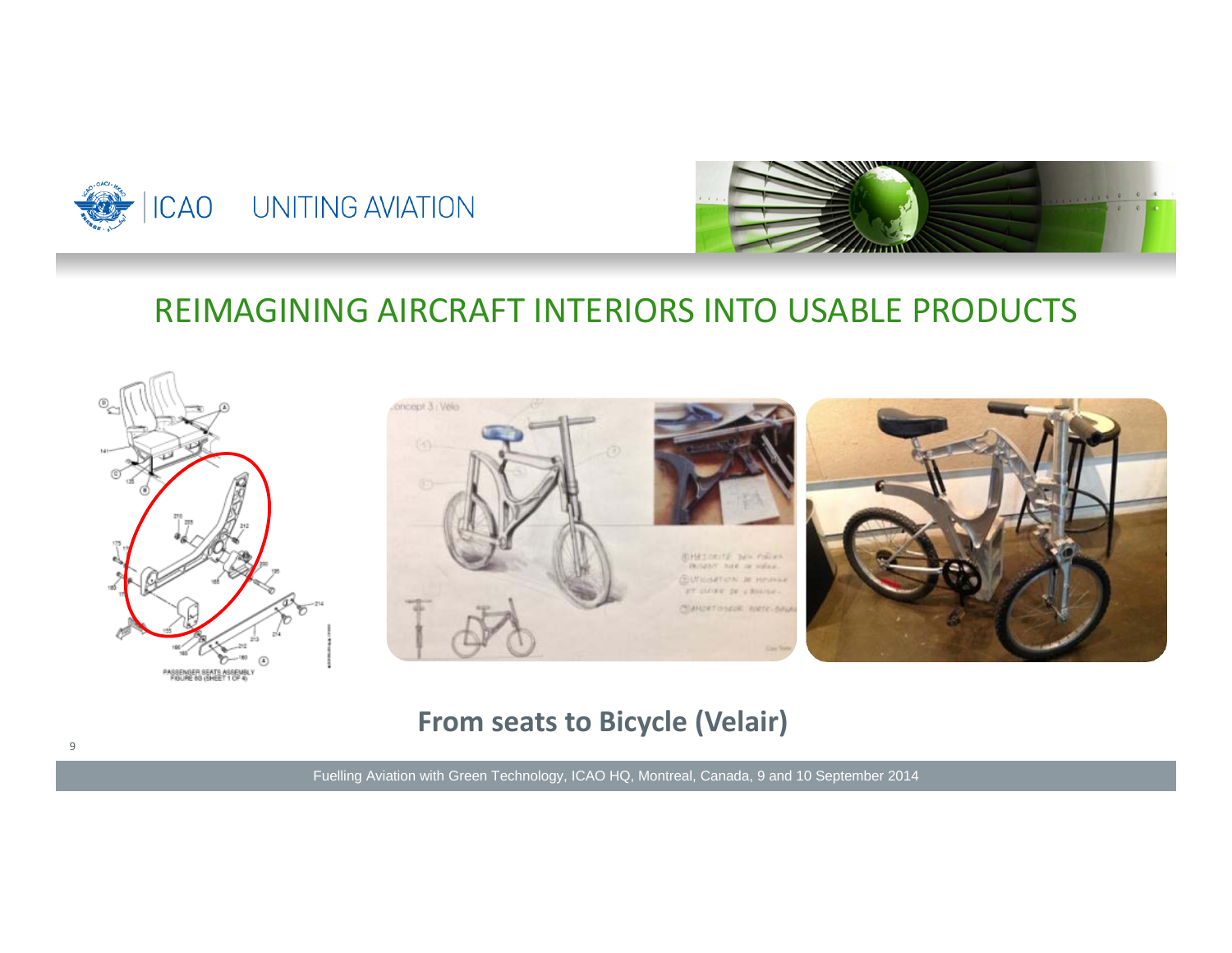



### BOMBARDIER END OF LIFE PROJECT – ENV 412 WITH CRIAQ





\*CRIAQ – Consortium for Research and Innovation in Aerospace in Québec